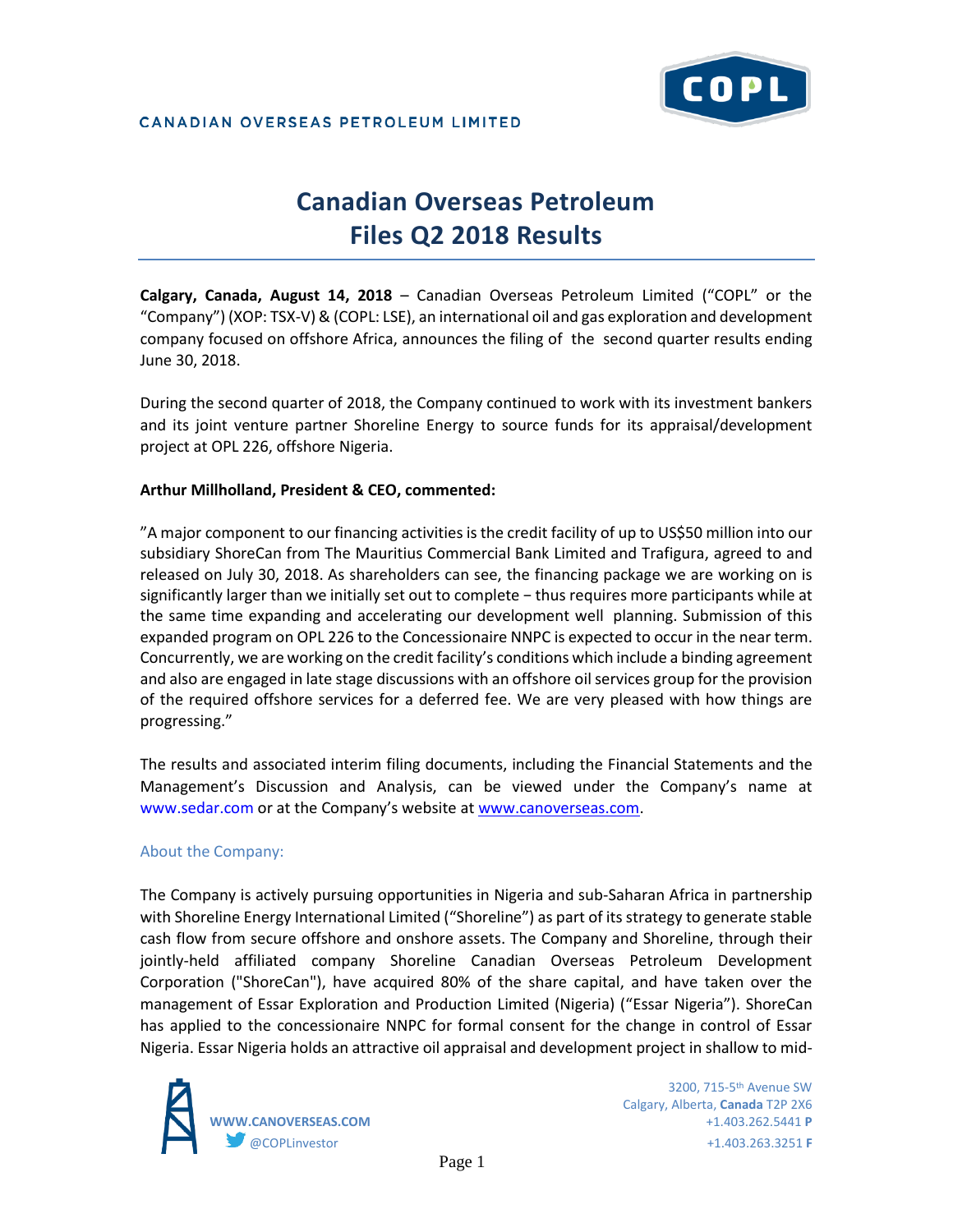water offshore Nigeria on its 100% holding in OPL 226. Drilling of the first appraisal well is planned to commence in 2018. ShoreCan continues building a portfolio of exploration and development assets in sub-Saharan Africa. To date, ShoreCan has taken a position in Nigeria and the Company and Shoreline have been awarded the PT-5b exploration license onshore Mozambique in the 5<sup>th</sup> Licensing Round adjacent to the producing Pande-Temane Gas and light oil field complex.

The Common Shares are listed under the symbol "XOP" on the TSX-V and under the symbol "COPL" on the London Stock Exchange.

# **For further information, please contact:**

## **Mr. Arthur Millholland, President & CEO**

Canadian Overseas Petroleum Limited Tel: + 1 (403) 262 5441

## **Cathy Hume**

CHF Investor Relations Tel: +1 (416) 868 1079 ext. 231 Email: cathy@chfir.com

#### **Harriet Jackson/Charles Goodwin**

Yellow Jersey PR Limited Tel: +44 (0) 75 4427 5882 Email: copl@yellowjerseypr.com

## **Broker: London Stock Exchange**

Shore Capital Stockbrokers Limited Edward Mansfield Phone: T: +44 20 7468 7906

*This news release contains forward-looking statements. The use of any of the words "initial, "scheduled", "can", "will", "prior to", "estimate", "anticipate", "believe", "should", "forecast", "future", "continue", "may", "expect", and similar expressions are intended to identify forward-looking statements. The forwardlooking statements contained herein are based on certain key expectations and assumptions made by the Company, including, but not limited to, the ability to raise the necessary funding for operations, delays or changes in plans with respect to exploration or development projects or capital expenditures. Although the Company believes that the expectations and assumptions on which the forward-looking statements are based are reasonable, undue reliance should not be placed on the forward-looking statements since the Company can give no assurance that they will prove to be correct since forward-looking statements address future events and conditions, by their very nature they involve inherent risks and uncertainties most of which are beyond the control of Canadian Overseas Petroleum Ltd. For example, the uncertainty of reserve estimates, the uncertainty of estimates and projections relating to production, cost overruns, health and safety issues, political and environmental risks, commodity price and exchange rate fluctuations, changes in legislation affecting the oil and gas industry could cause actual results to vary materially from those expressed or implied by the forward-looking information. Forward-looking statements contained in this news release are made as of the date hereof and Canadian Overseas Petroleum undertakes no obligation to update publicly or revise any forward-looking statements or information, whether as a result of new information, future events or otherwise, unless so required by applicable securities laws.* 



Calgary, Alberta, **Canada** T2P 2X6 **WWW.CANOVERSEAS.COM** +1.403.262.5441 **P** @COPLinvestor +1.403.263.3251 **F**